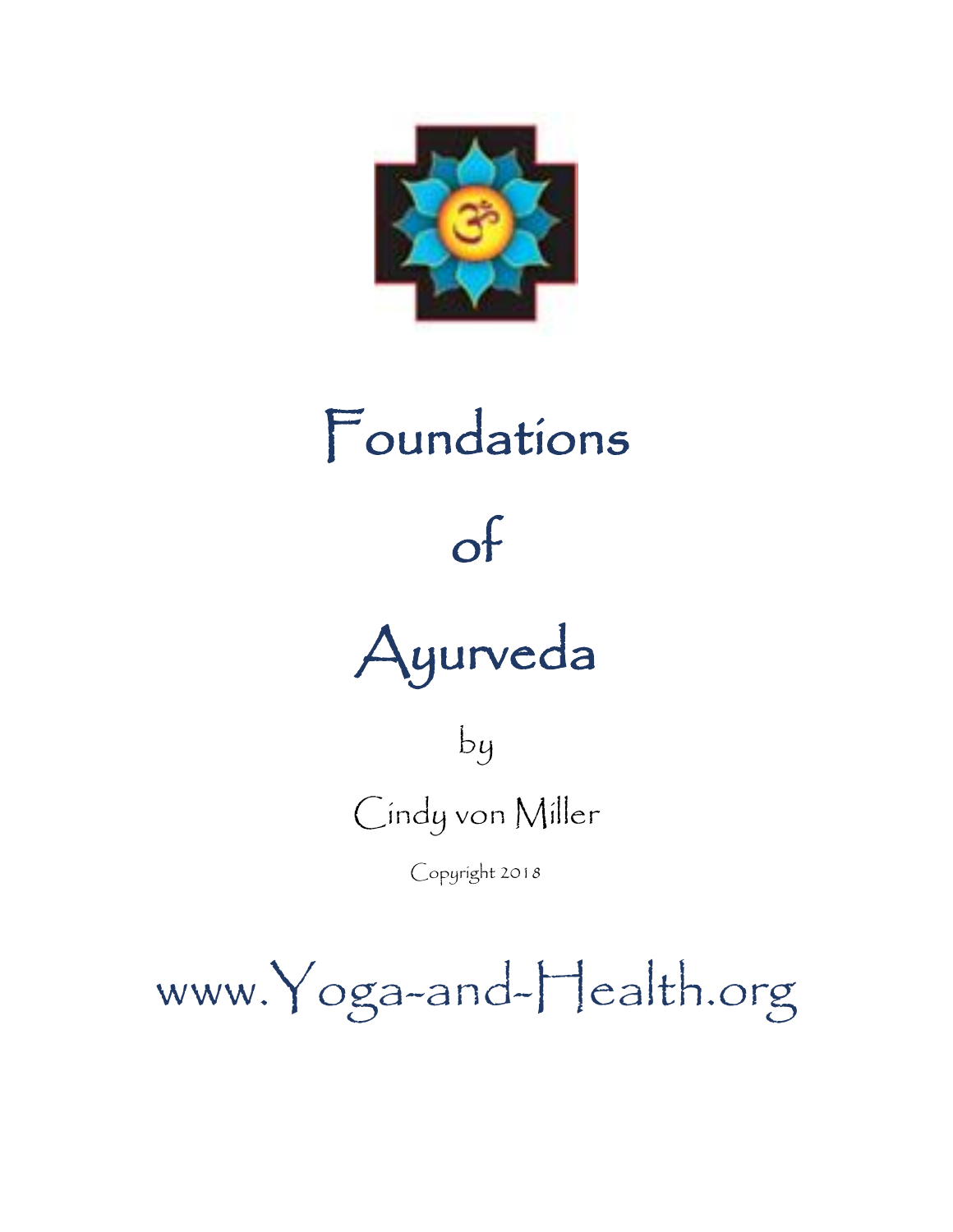

Ayurveda is the oldest system of mind-body medicine known to humanity. The origins date back at least 5,000 years to the spiritual texts of ancient India known as the Vedas and go back deep in both time and in consciousness. The word comes from Sanskrit – the mother of all languages. *Ayur* refers to life as the union of mind, body, senses, and soul which contains energy and vitality, and is considered to be eternal. *Veda* refers to a living wisdom which was heard, rather than remembered, by the ancient sages. It aligns closely with the spiritual science of Yoga and developed parallel to it both historically and in terms of its prime concepts.

This system of health and healing deals with the nature, scope and purpose of life and includes metaphysical and physical aspects of health and disease, happiness and sorrow, pain and pleasure. This ancient body of wisdom brings into view the nature of life through the wisdom of Mother Nature herself. It teaches how to live in harmony with the basic laws of nature and offers a holistic guidebook for awakening our healing potential. The underlying prescription is to recognize the power of self-healing within. Health is a continuous and participatory process that embraces all aspects of life: physical, mental, emotional, behavioral, spiritual, familial, social and universal. Achieving balance on all levels of being is the true measure of vibrant health. Every individual is one-of-a-kind with an equally unique blueprint for health. Ayurveda provides universal framework for understanding these blueprints and teaches us to honor and support our true individual natures.

Stiles (2007) points out the fact that both Yoga and Ayurveda developed during a cultural period of India's history that was broad in its perspective in regard to the significance of human existence. According to the teachings of Classical India, called the Sanatana Dharma, there are four avenues which must be fulfilled in order to live a full life: dharma (the basis for all actions and the vehicle that can prepare one for knowledge of the Self); kama (sensual pleasures); artha (material prosperity); and moksha (self-liberation). If one performs duties in a virtuous manner, maintains health and vitality necessary to fulfill desires, acquires and possesses the material wealth necessary for social position, and pursues peace of mind and spiritual liberation an authentic and actualized life will be realized. (p.2-3)

The goal of Ayurveda is to balance the subtle elements (doshas) so that health may be maintained or restored. For Classical Yoga, the goal is to promote the spiritual progress through deepening practice of the Eightfold Path.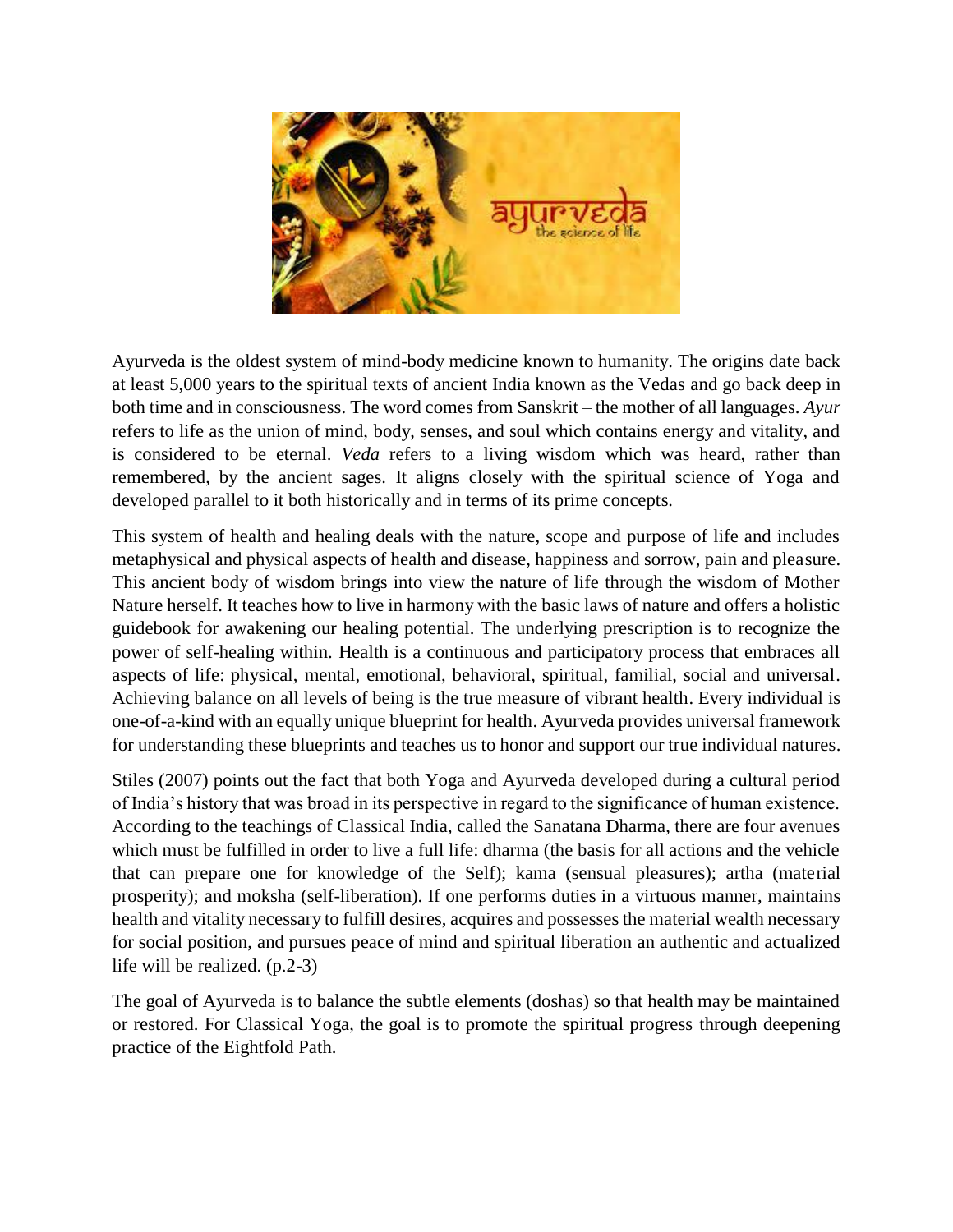### Samkhya Philosophy of Creation

Purusha is unmanifested, formless, passive, beyond attributes, beyond cause and effect, space and time. Purusha is Pure Existence. Prakruti is the creative force of action, the source of form, manifestation, attributes and nature. Mahad is the Cosmic Intelligence or Buddhi. Ahamkar is ego, the sense of "I am." Satva is stability, pure aspect, awakening, essence and light. Rajas is dynamic movement. Tamas is static. It is potential energy, inertia, darkness, ignorance and matter.

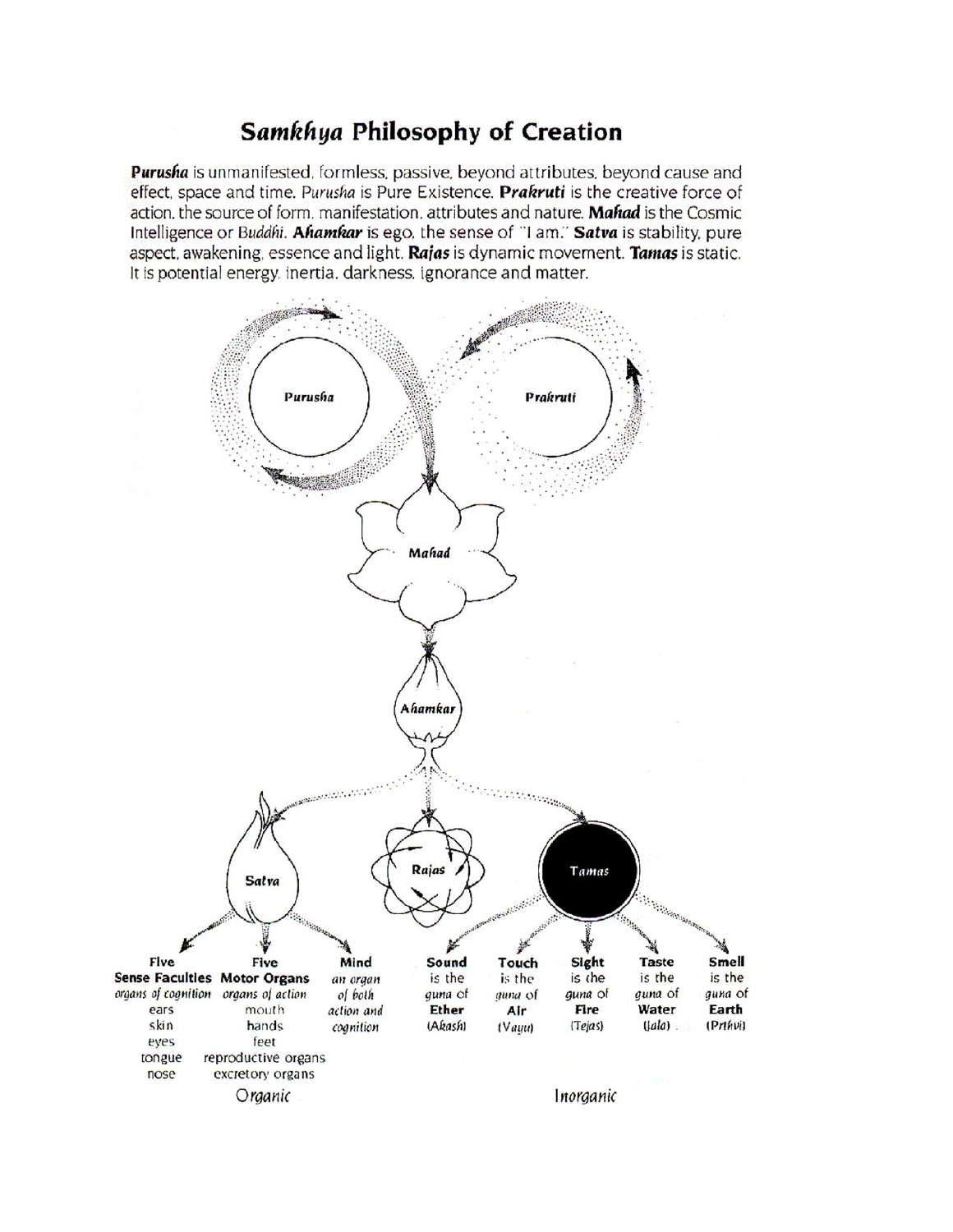

Samkhya is one of the six systems of Indian philosophy which informs both Yoga and Ayurveda. Many of the concepts contained within this philosophical system show up in both the Bhagavad Gita and the Yoga Sutras of Patanjali. You do not need to understand this philosophical system in order to benefit from the practical wisdom of Ayurveda. I include it here for those who seek a deeper understanding.

Samkhya describes a consistent dualism of matter (prakriti) and the eternal spirit (purusha). The two are originally separate, but in the course of evolution purusha (spirit) identifies itself with aspects of prakriti (matter).

**Purusha** is ubiquitous, all-conscious, all-pervasive, motionless, unchangeable, immaterial, and without desire.

**Prakriti** is the fundamental substrate from which all matter in the universe arises.

The ancient seers of India perceived this dual principle behind existence: Spirit (Purusha) and Nature (Prakriti). The swirling and twirling together of Spirit and Matter produces everything. Together they are consciousness and creativity.

The Mahat (the Great One) or Cosmic Intelligence is the first reality to emerge from Prakriti, when sattva is predominant. It has a universal aspect as the source of the world and contains within it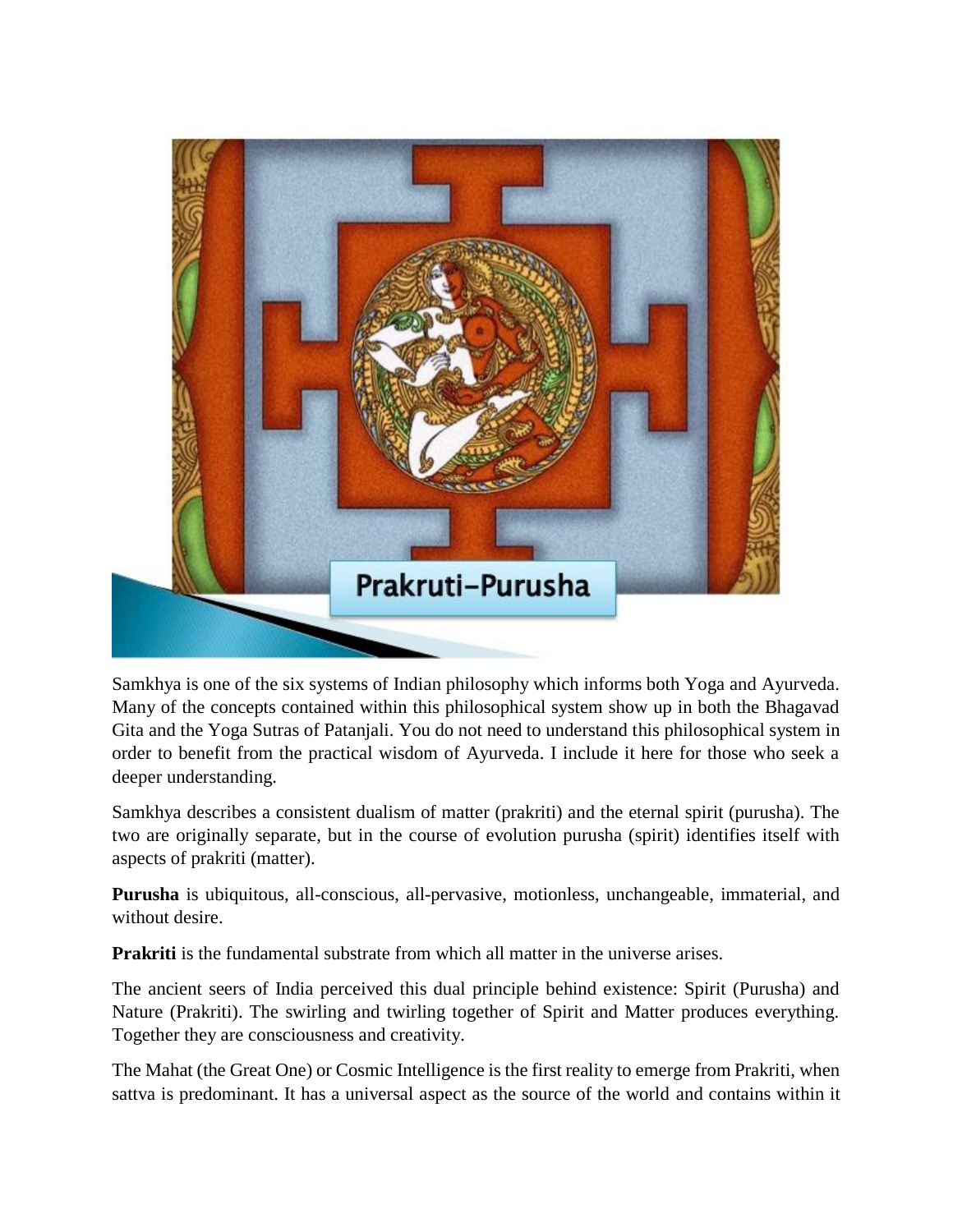the seeds and laws of nature. It also contains a physical aspect as intelligence or buddhi in living beings. It is responsible for rationality and discriminating awareness.

From Buddhi, Ahamkara or the feeling of individuality evolves as rajas predominates. Ahamkara is responsible for ego, or the principle of division which gives rise to the experience of being divided from the unity of all creation.

From Sattva, arise the five sense faculties (panchendriyas), the five organs of action (karmendriyas) and the physical aspects of mind (manas).

From Tamas, the five gross elements (mahabhutas) and the five subtle elements (tanmatras) arise.

#### **The Three Gunas**

All matter in the universe arises from the fundamental substrate called Prakriti. From this ethereal Prakriti the three primary gunas (qualities) emerge creating the essential aspects of all nature energy, matter and consciousness.

Nature consists of 3 basic qualities:

**Sattva** is pure essence of the light of consciousness, vast clear space, potential energy. In terms of perception, the knower; the observer.

**Rajas** is movement, turbulence, change, excitability, kinetic energy. In terms of perception, the process of attention and knowing, observing.

**Tamas** is inertia, darkness, confusion. In terms of perception, the known or the object to be observed.

Sattva is the quality of purity. If out of balance, Rajas and Tamas become impurities that weaken perception. When Sattva dominates, we uncover our capacities for truth, honesty, humility and interest in the good of the whole. A predominance of Rajas generates value for power, prestige, authority and control. Tamas traps us in fear, servility, ignorance, and the forces of decay.

The three Gunas give rise to the five gross elements (mahabhutas) – ether, air, fire, water and earth. From Sattva comes ether; from Rajas fire and from Tamas earth. Air arises between Sattva and Rajas. Water arises between Rajas and Tamas.

#### **The Three Doshas**

The entire cosmos is an interplay of the energies of the five elements. The three doshas – Vata, Pitta and Kapha are combinations of the five elements that manifest as patterns in all creation. The doshas bind the five elements into living flesh. They are agents of DNA which form the blueprint for the physiology of the organism.

Each individual is born with a unique ratio of Vata, Pitta and Kapha which is called one's **constitution or individual prakriti**. Constitutional type or individual prakriti is the concept in Ayurveda, which defines physical, physiological, and psychological traits of an individual and is the template for individualized diet, lifestyle counseling, and treatment.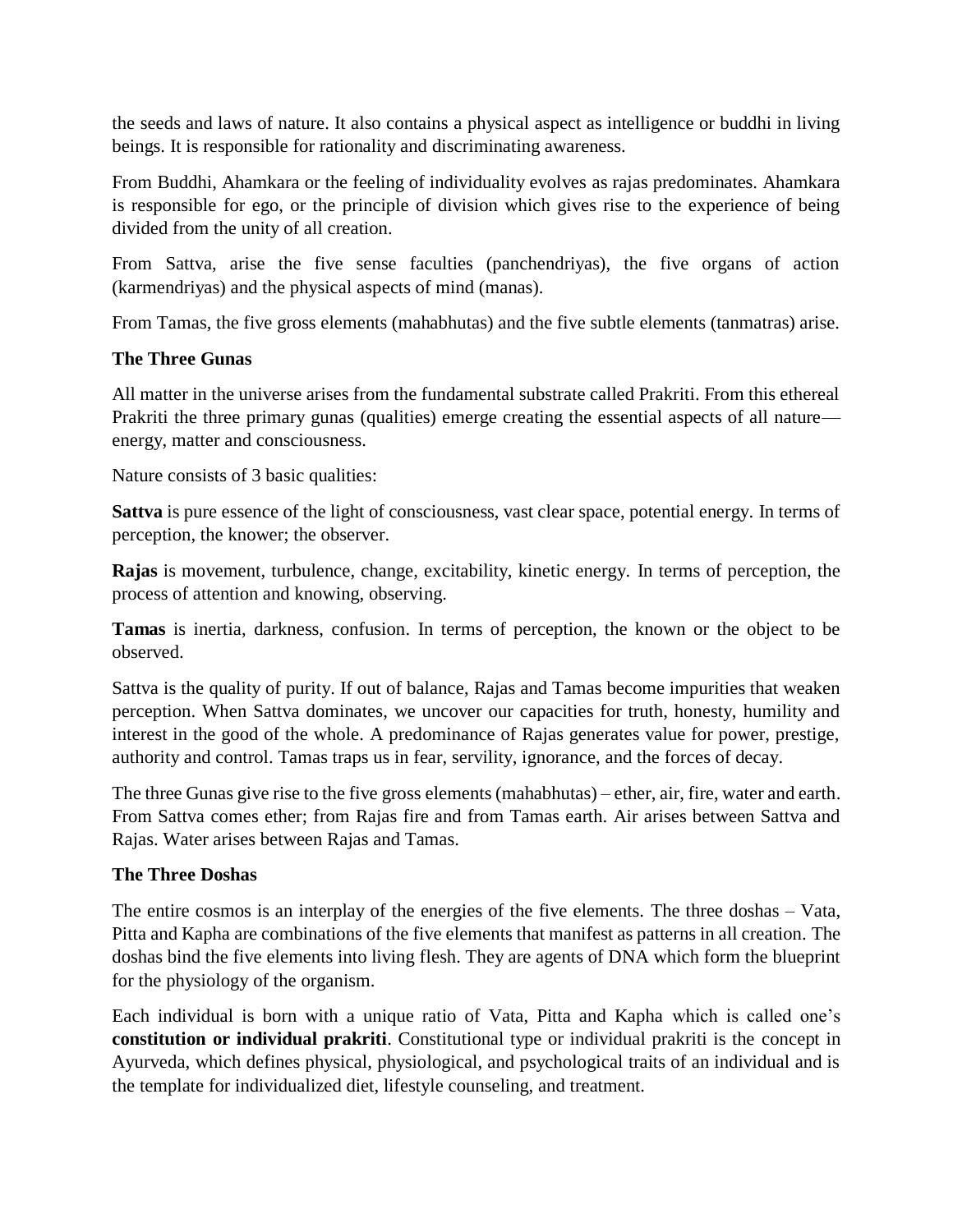Another primary concept is **vikriti** which reveals the present state of the three doshas. If the present state of the doshas is the same as prakriti, that person is balanced and likely in perfect health – physically, mentally and emotionally. Most often there is some difference between prakriti and vikriti that manifests as dis-stress or dis-ease. Vikriti reflects any aspect of diet and lifestyle that is out of balance with one's prakriti or individual constitution.

Ayurveda, among other things, is a system of holistic health and self-healing which provides tools for self-evaluation and suggestions for lifestyle modification. By understanding your own unique nature or constitution, you can begin to understand how interactions with your environment – both internal and external create imbalances and make choices that will lead you toward greater health.

**Vata dosha** is comprised of ether and air – it is light, cool, dry and mobile. It is the subtle energy associated with movement which governs breathing, blinking, muscle and tissue movement, the pulsation of the heart, and all the movement in the cytoplasm and cell membranes. In balance it promotes creativity and flexibility. Out of balance it produces fear, anxiety and abnormal movements.

**Pitta dosha** is comprised of fire and water. It is the energy of transformation and is expressed in the body's metabolic system – digestion, absorption, assimilation, metabolism and body temperature. In balance it promotes understanding and intelligence. Out of balance arouses anger, hatred, jealousy and inflammatory disorders.

**Kapha dosha** is comprised of water and earth. It is the energy that provides the body's structure and provides the cohesion that holds the cell's together. It supplies the water for all body parts and systems, provides moisture to skin, lubrication to joints, and maintains immunity. In balance, expresses itself as love, calmness, forgiveness. Out of balance, it leads to attachment, greed possessiveness and congestive disorders.

#### **DETERMINING YOUR CONSTITUTION OR INDIVIDUAL PRAKRITI**

(Adapted from the Ayurvedic Institute)

Instructions: To determine your constitution, it is best to fill out the chart several times. First base your answers on what is most consistent over the course of your lifetime. This most closely reflects your prakriti. Then fill it out basing answers on how you have been feeling more recently. This may reflect your vikriti or imbalances. Finally, have a close friend provide objective feedback as you work through the chart a third time.

To score the chart simply add up the check marks for each column V P and K noting the ratio for both prakriti and vikriti.

Remember that prakriti is your unique constitution and is reflective of who you are in the core of your being – your unique blueprint. Vikriti reflects imbalances created by interaction with the world around and within you.

In making lifestyle choices you will consider both prakriti and vikriti. More about this in a little while.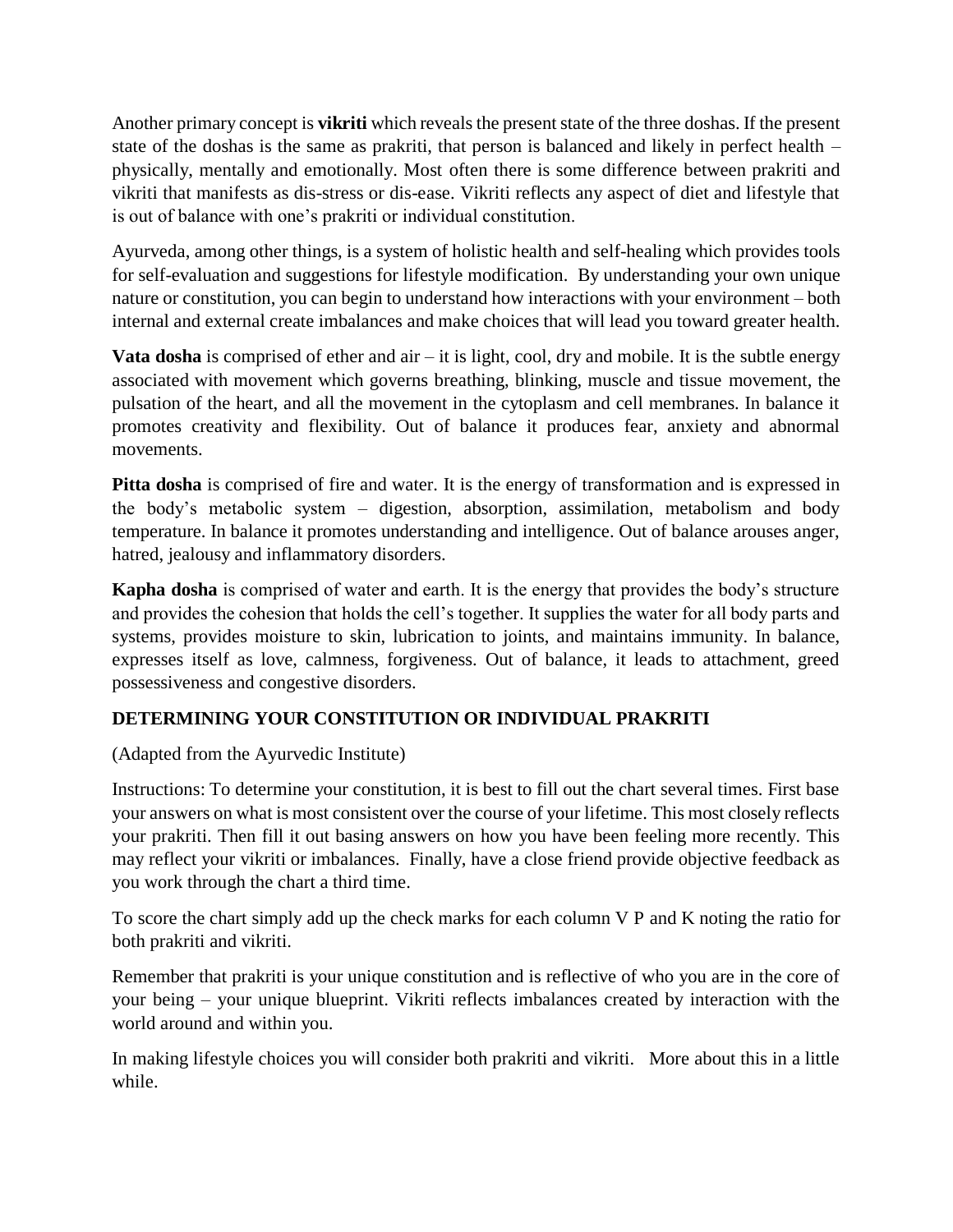| <b>OBSERVATIONS</b> | $\vee$ | P | К | <b>VATA</b>                 | <b>PITTA</b>                 | <b>KAPHA</b>        |
|---------------------|--------|---|---|-----------------------------|------------------------------|---------------------|
| Body size           |        |   |   | Slim                        | Medium                       | Large               |
| Body weight         |        |   |   | Low                         | Medium                       | Overweight          |
| Chin                |        |   |   | Thin, angular               | Tapering                     | Rounded,            |
|                     |        |   |   |                             |                              | double              |
| Cheeks              |        |   |   | Wrinkled, sunken            | Smooth, flat                 | Rounded,            |
|                     |        |   |   |                             |                              | plump               |
| Eyes                |        |   |   | Small, sunken, dry, active, | Sharp, bright, gray, green,  | Big,                |
|                     |        |   |   | black, brown nervous        | yellow/red, sensitive to     | beautiful,          |
|                     |        |   |   |                             | light                        | blue, calm,         |
|                     |        |   |   |                             |                              | loving              |
| Nose                |        |   |   | Uneven shape, deviated      | Long pointed, red nose-tip   | Short               |
|                     |        |   |   | septum                      |                              | rounded,            |
|                     |        |   |   |                             |                              | button nose         |
| Lips                |        |   |   | Dry, cracked, black/brown   | Red, inflamed, yellowish     | Smooth,             |
|                     |        |   |   | tinge                       |                              | oily, pale          |
|                     |        |   |   |                             |                              | whitish             |
| Teeth               |        |   |   | Stick out, big, roomy, thin | Medium, soft, tender gums    | Healthy,            |
|                     |        |   |   | gums                        |                              | white,              |
|                     |        |   |   |                             |                              | strong gums         |
| Skin                |        |   |   | Thin, dry, cold, rough,     | Smooth, oily, warm, rosy     | Thick, oily,        |
|                     |        |   |   | dark                        |                              | cool, white,        |
|                     |        |   |   |                             |                              | pale                |
| Hair                |        |   |   | Dry, brown, black,          | Straight, oily, blond, gray, | Thick, curly,       |
|                     |        |   |   | knotted, brittle, scarce    | red, bald                    | oily, wavy,         |
|                     |        |   |   |                             |                              | luxuriant           |
| <b>Nails</b>        |        |   |   | Dry, rough, brittle, break  | Sharp, flexible, pink,       | Thick, oily,        |
|                     |        |   |   | easily                      | lustrous                     | smooth,<br>polished |
| <b>Neck</b>         |        |   |   | Thin, tall                  | Medium                       | Big, folded         |
| Chest               |        |   |   | Flat, sunken                | Moderate                     | Expanded,           |
|                     |        |   |   |                             |                              | round               |
| <b>Belly</b>        |        |   |   | Thin, flat, sunken          | Moderate                     | Big, pot            |
|                     |        |   |   |                             |                              | bellied             |
| Belly-button        |        |   |   | Small, irregular, herniated | Oval, superficial            | Big, deep,          |
|                     |        |   |   |                             |                              | round,              |
|                     |        |   |   |                             |                              | stretched           |
| <b>Hips</b>         |        |   |   | Slender, thin               | Moderate                     | Heavy, big          |
| Joints              |        |   |   | Cold, cracking              | Moderate                     | Large,              |
|                     |        |   |   |                             |                              | lubricated          |
| Appetite            |        |   |   | Irregular, scanty           | Strong, unbearable           | Slow but            |
|                     |        |   |   |                             |                              | steady              |
|                     |        |   |   |                             |                              |                     |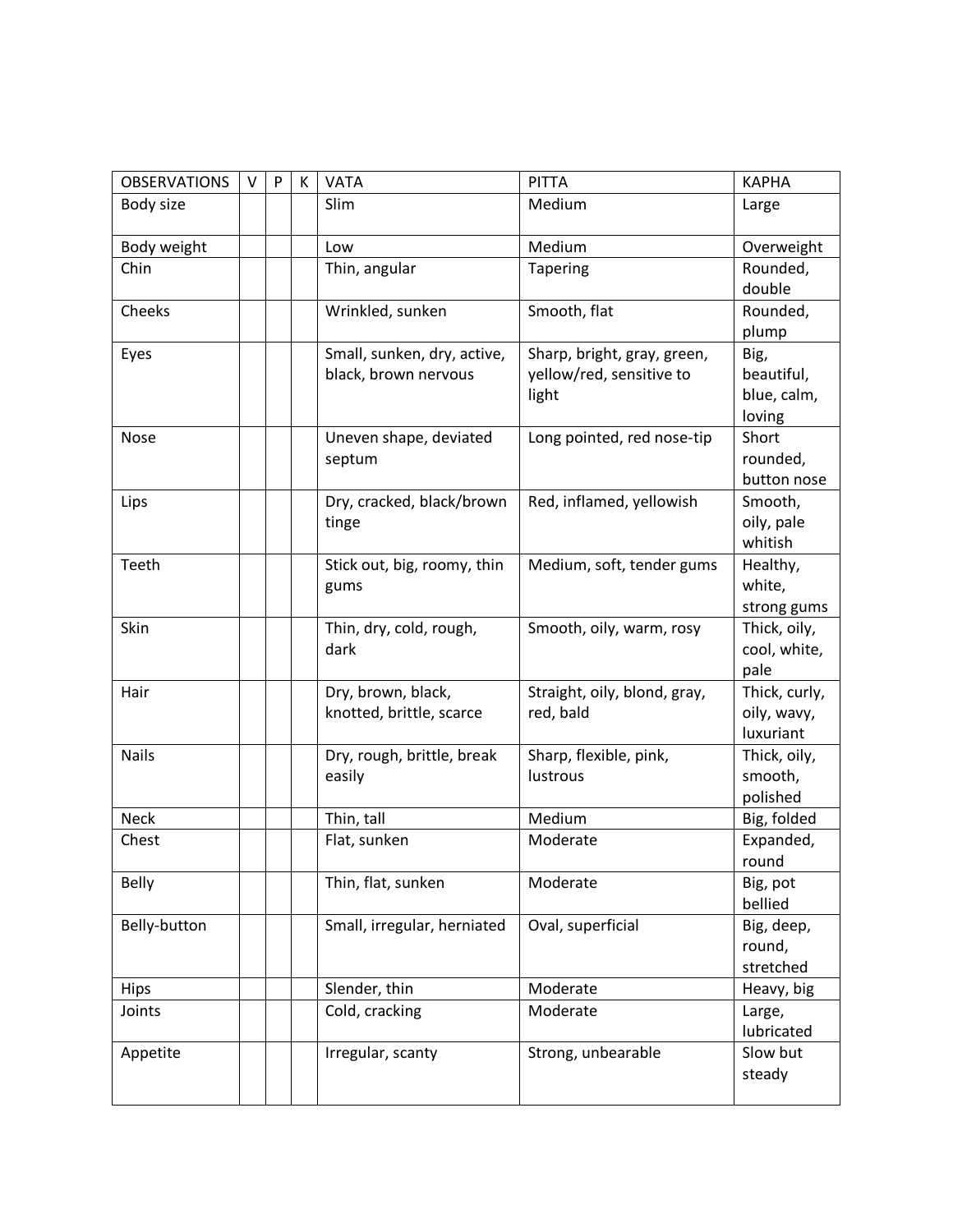| <b>OBSERVATIONS</b>    | V | P | K | <b>VATA</b>                | <b>PITTA</b>              | <b>KAPHA</b> |
|------------------------|---|---|---|----------------------------|---------------------------|--------------|
| Digestion              |   |   |   | Irregular, forms gas       | Quick, causes burning     | Prolonged,   |
|                        |   |   |   |                            |                           | forms        |
|                        |   |   |   |                            |                           | mucous       |
| Taste                  |   |   |   | Sweet, sour, salty         | Sweet, bitter, astringent | Bitter,      |
|                        |   |   |   |                            |                           | pungent,     |
|                        |   |   |   |                            |                           | astringent   |
| Thirst                 |   |   |   | Changeable                 | Surplus                   | Sparse       |
| Elimination            |   |   |   | Constipation               | Loose                     | Thick, oily, |
|                        |   |   |   |                            |                           | sluggish     |
| Physical               |   |   |   | Hyperactive                | Moderate                  | Slow         |
| Activity               |   |   |   |                            |                           |              |
| <b>Mental Activity</b> |   |   |   | Hyperactive                | Moderate                  | Dull, slow   |
| Emotions               |   |   |   | Anxiety, fear, uncertainty | Anger, hate, jealousy     | Calm,        |
|                        |   |   |   |                            |                           | greedy,      |
|                        |   |   |   |                            |                           | attachment   |
| Faith                  |   |   |   | Variable                   | Extremist                 | Consistent   |
| Intellect              |   |   |   | Quick but faulty response  | Accurate response         | Slow, exact  |
| Recollection           |   |   |   | Recent good, remote poor   | <b>Distinct</b>           | Slow and     |
|                        |   |   |   |                            |                           | sustained    |
| <b>Dreams</b>          |   |   |   | Quick, active, many,       | Fiery, war, violence      | Lakes, snow, |
|                        |   |   |   | fearful                    |                           | romantic     |
| Sleep                  |   |   |   | Scanty, broken up,         | Little but sound          | Deep,        |
|                        |   |   |   | sleeplessness              |                           | prolonged    |
| Speech                 |   |   |   | Rapid, unclear             | Sharp, penetrating        | Slow,        |
|                        |   |   |   |                            |                           | monotonous   |
| Financial              |   |   |   | Poor, spends on trifles    | Spends money on luxuries  | Rich, good   |
|                        |   |   |   |                            |                           | money        |
|                        |   |   |   |                            |                           | preserver    |
|                        |   |   |   |                            |                           |              |
| Total                  |   |   |   |                            |                           |              |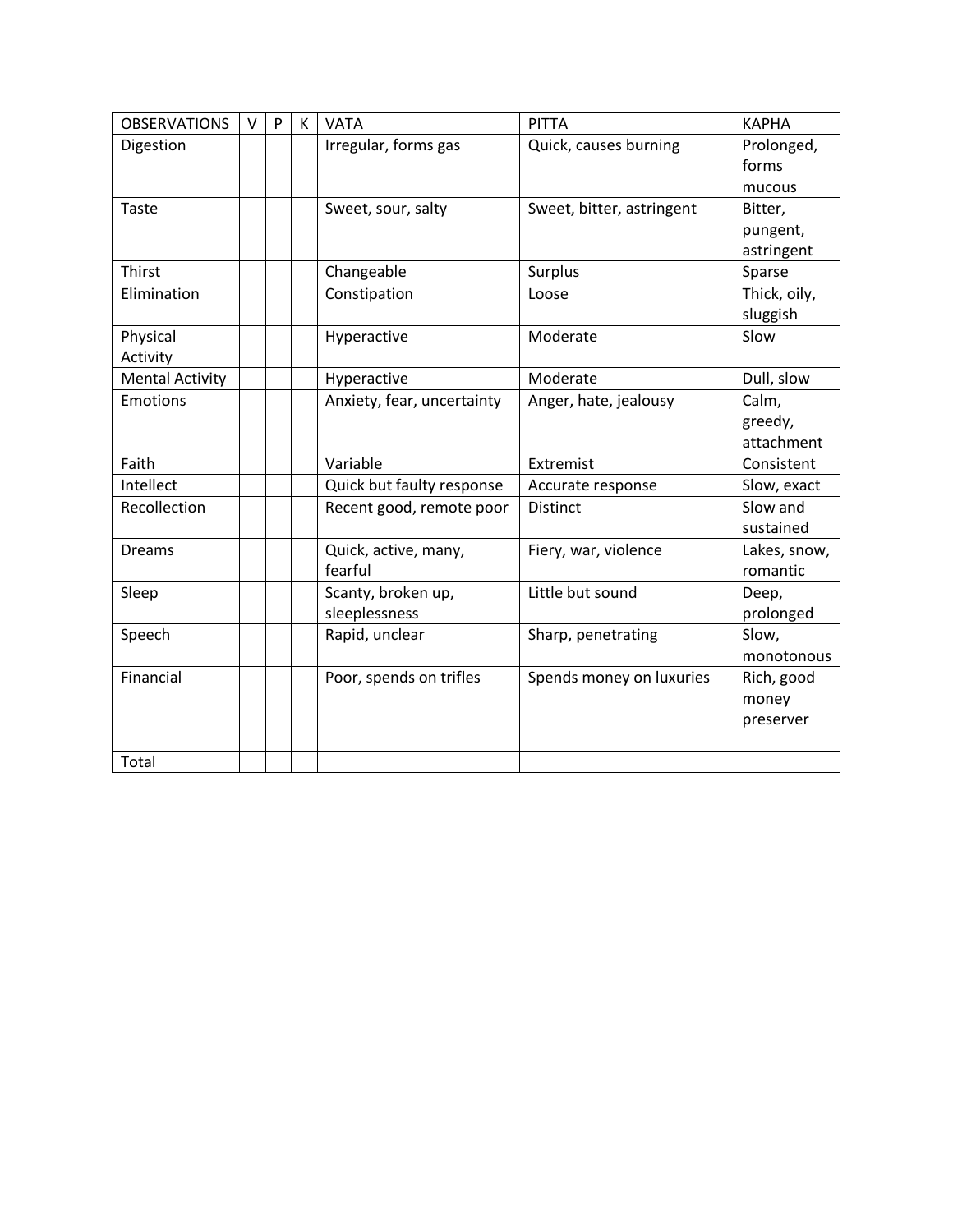#### **Vata Dosha**

Symptoms of imbalance

- ❖ Mental: worry, anxiety, depression, overactive mind, impatience, loss of metal focus, short attention span
- ❖ Behavioral: insomnia, fatigue, inability to relax, restlessness, low appetite, impulsiveness
- ❖ Physical: constipation, dry or rough skin, chapped lips, low stamina, loss of energy, intestinal gas, flatulence, low back pain, menstrual cramps, irritable bowel syndrome, aching joints, weight loss, muscle spasms

Lifestyle modifications to promote balance:

- $\triangleleft$  Keep warm  $\sim$  Vata needs warmth on all levels from the environment to their friendships to their food
- ❖ Choose warming foods and spices
- ❖ Avoid extreme cold, and cold or frozen foods and drinks ~ Cold causes Vata to constrict and tighten up and restricts the free flow of movement so vital to wellbeing
- ❖ Keep to a regular routine
- ❖ Create as safe, calm and secure an environment for yourself as you can
- ❖ Avoid drugs including caffeine, alcohol and tobacco
- ❖ Avoid refined sugar
- ❖ Massage your skin with warm sesame oil
- ❖ Drink plenty of warm beverages
- $\cdot$  Vata needs quiet ~ avoid loud noises and over stimulation
- ❖ Plan frequent rest periods during your day to meditate, listen to soothing music, practice deep breathing or have a massage

Vata pacifying diet:

Suggested daily intake: 5-6 servings of whole grains, 1-2 servings high quality protein, 2-3 servings fresh cooked vegetables, 1 serving fresh fruit or more.

Choose:

- ❖ Cooked, warm, soupy, light, foods
- ❖ Plenty of healthy oils (sesame, sunflower and olive oil, ghee (clarified butter), nut butters and essential fatty acids.
- ❖ Natural and healthy sweet, sour and salty tastes and flavorful sauces
- ❖ Carminative spices such as basil, oregano, ginger, cardamom, cinnamon, cumin, pippali, coriander, dill
- ❖ Protein-rich diet of animal products which do not take the life of the animal: ghee, warm milk, yogurt, cooked cheese, buttermilk, kefir, eggs ~ high protein grains such as quinoa, corn, basmati rice, easily digest nuts (blanched almonds) and sesame seeds
- ❖ Best fruits and juices: tomato, pomegranate, carrot, fresh squeezed orange and grapefruit, apricot, peach, strawberry, raspberry and vegetable juices
- ❖ Lots of fresh cooked veggies: pumpkin, carrots, beets, green leafy, avocado, broccoli, baked potato, winter squash, tomatoes

Avoid:

- ❖ Caffeine, white sugar, and soda pop
- $\triangle$  Excessive use of beans (except tofu) and heavy grains. Prepare with ghee and spices
- ❖ Dry foods taken alone
- ❖ Taking foods and drinks colder than room temperature
- ❖ Red meat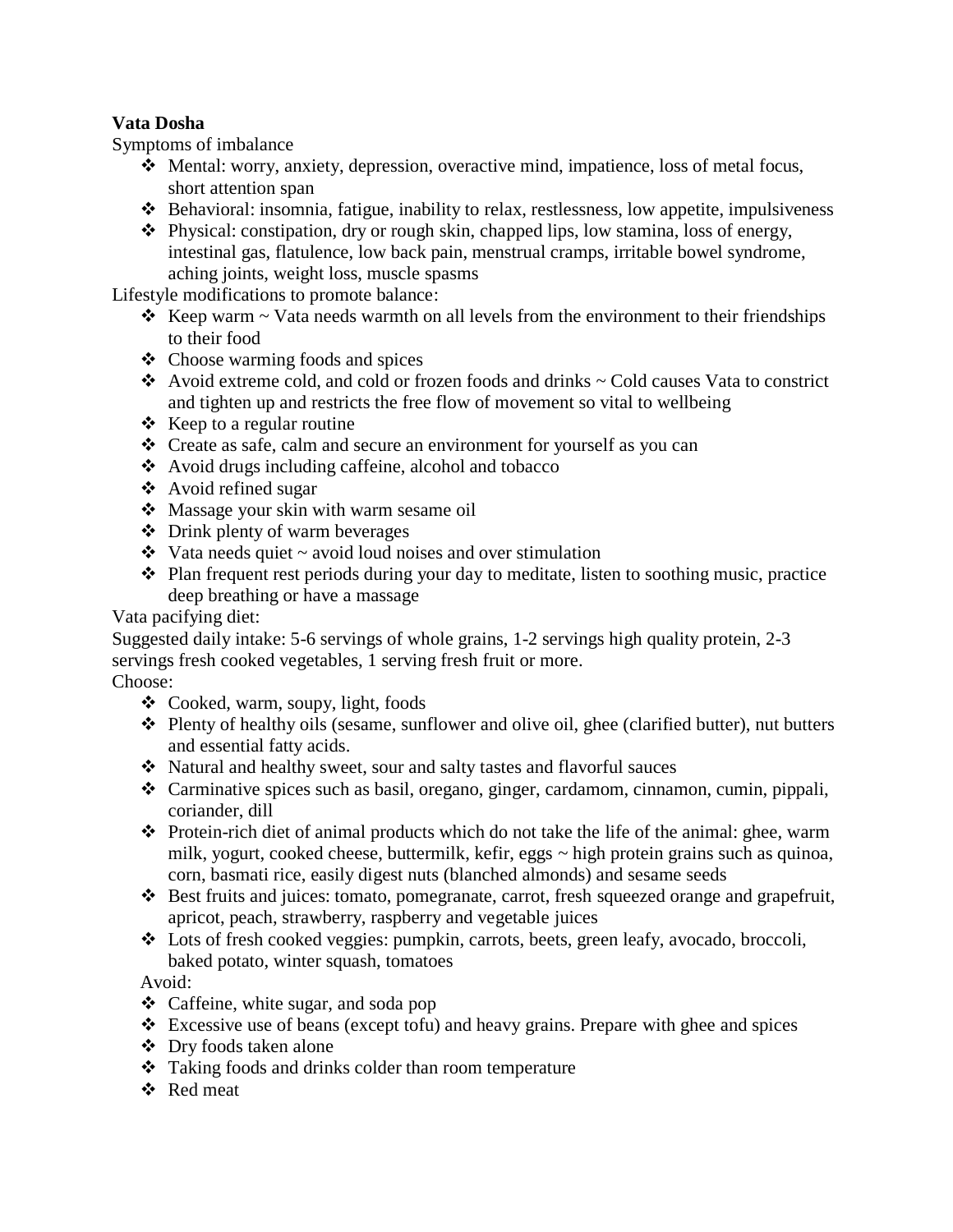#### **Pitta Dosha**

Symptoms of imbalance

- $\triangle$  Mental: anger and hostility, self-criticism, irritability and impatience, resentment
- ❖ Behavioral: temper outbursts, argumentative stance, tyrannical behavior, criticism of others, intolerance of delays
- ❖ Physical: skin inflammation, boils, rashes, acne, excessive hunger or thirst, bad breath, hot flashes, heartburn, acid stomach, ulcers, sour body odors, rectal burning, hemorrhoids

Lifestyle modifications to promote balance:

- ❖ Keep cool. Avoid excess heat, steam and humidity
- ❖ Oil your skin with coconut oil
- ❖ Rinse with cool water after showering or bathing
- ❖ Observe moderation being sure not to push too hard
- ❖ Balance intensity and activity with rest and relaxation
- ❖ Spend time in a beautiful natural setting ~ get plenty of fresh air
- ❖ Trust your feelings and express them in ways that support you and those around you
- ❖ Avoid excess stimulation and stimulants of any type

#### Pitta pacifying diet:

Suggested daily intake: 4-5 servings of whole grains,  $1\frac{1}{2}$  - 2 servings of high-quality protein, 3-4 servings fresh vegetables, 1-1  $\frac{1}{2}$  servings fresh vegetables, 1 – 1  $\frac{1}{2}$  servings fresh fruit or more. Choose:

- ❖ Astringent, bitter, and sweet tastes
- ❖ Cool or warm refreshing food
- ❖ Olive oil, coconut oil and ghee in moderate amounts
- ❖ Spices: cumin, coriander, fennel, anise, and cardamom.
- ❖ Organic milk, cottage cheese
- ❖ Basmati rice, barley, millet, quinoa
- ❖ Cucumber, lettuce, winter squash, yams, tofu, avocado
- ❖ Sweet fruits (figs, grapes, raisins, dates, blueberries, red raspberries, babcock peaches, apples, pears, mango and coconut.
- ❖ Bitter and astringent herbal teas
- ❖ Whole grains

Avoid:

- ❖ Excessive sour, oily, salty, and fried foods
- ❖ Red meat, shellfish
- ❖ Alcohol, caffeine and soda pop
- ❖ Excessively hot spices, such as cloves, mustard, onion, garlic, chilis, radish and cayenne
- ❖ Frequent use of acidic fruits, juices and vegetables: tomatoes, beets, eggplant, corn, carrots, hot leafy greens, papayas, pineapple, citrus (except limes), vinegar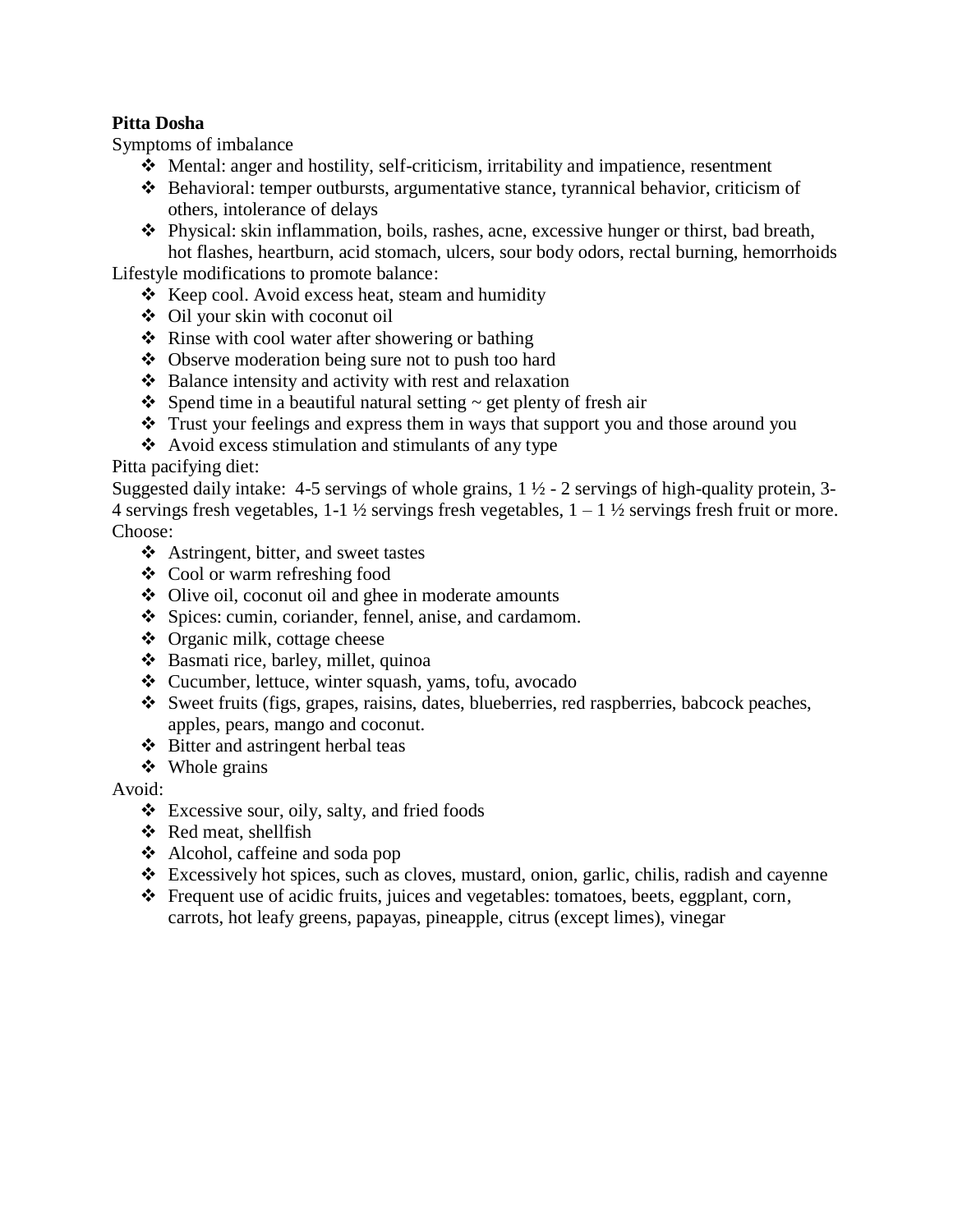#### **Kapha Dosha**

Symptoms of imbalance:

- ❖ Mental: dullness, mental inertia, lassitude, stupor, depression, overattachment
- ❖ Behavioral: procrastination, inability to accept change, greed, oversleeping, drowsiness, slow movements, possessiveness
- ❖ Physical: intolerance of cold and damp. Sinus congestion, runny nose, fluid retention in tissues, bloating, chest congestion, skin pallor, lose or aching joints, high cholesterol, heaviness in limbs, frequent colds, weight gain, allergies, asthma, phlegm cough, sore throat, cysts and other growths, diabetes.

Lifestyle modifications to promote balance:

- ❖ Get plenty of physical activity everyday
- ❖ Allow excitement, stimulation, challenge and change in your life
- ❖ Control your weight; do not overeat; reduce sweets
- ❖ Seek variety in life and new experiences
- ❖ Stay warm and dry.
- ❖ Dry massage of skin to promote circulation
- ❖ Be honest with yourself when you are sick and take time to rest and recuperate
- ❖ Irrigate nasal passages using a neti pot (available at local health food stores or at Banyan botanicals)
- ❖ Drink warm fluids during the day in moderation

Kapha pacifying diet:

Suggested daily intake:  $3 - 4$  servings of whole grains, 2 servings high quality low-fat protein, 4-5 servings fresh vegetable, 1 serving fresh fruit

Choose:

- ❖ Warming, drying, activating foods (hot, light, spicy food, lots of vegetables, well cooked beans, hot peppers, ginger, soy, well spiced tea)
- ❖ Pungent, bitter, and astringent tastes
- $\triangle$  Honey and hot herbal teas but limit fluid intake to 4 cups per day
- ❖ Vegetarian, low fat diet
- ❖ Sesame oil, flax and sunflower oil can be used minimally
- ❖ One salad per day
- ❖ Whole grain crackers and toasted breads of millet, quinoa, and corn
- ❖ Pungent spices: cinnamon, ginger, black pepper, mustard, cloves, celery seed, dill, radish
- ❖ Spiced cooked fruits
- ❖ Cranberry, pomegranate, carrot, grapefruit, and spinach juices in moderation

Avoid:

- ❖ Cold, wet, bland foods
- ❖ Excessive use of oils, sour and salty tastes
- ❖ Too many dairy products
- ❖ White sugar or too many sweets
- ❖ Wheat, oatmeal
- ❖ Too many cooling fruits such as bananas, dates, mangoes, apples and apples juice especially in winter